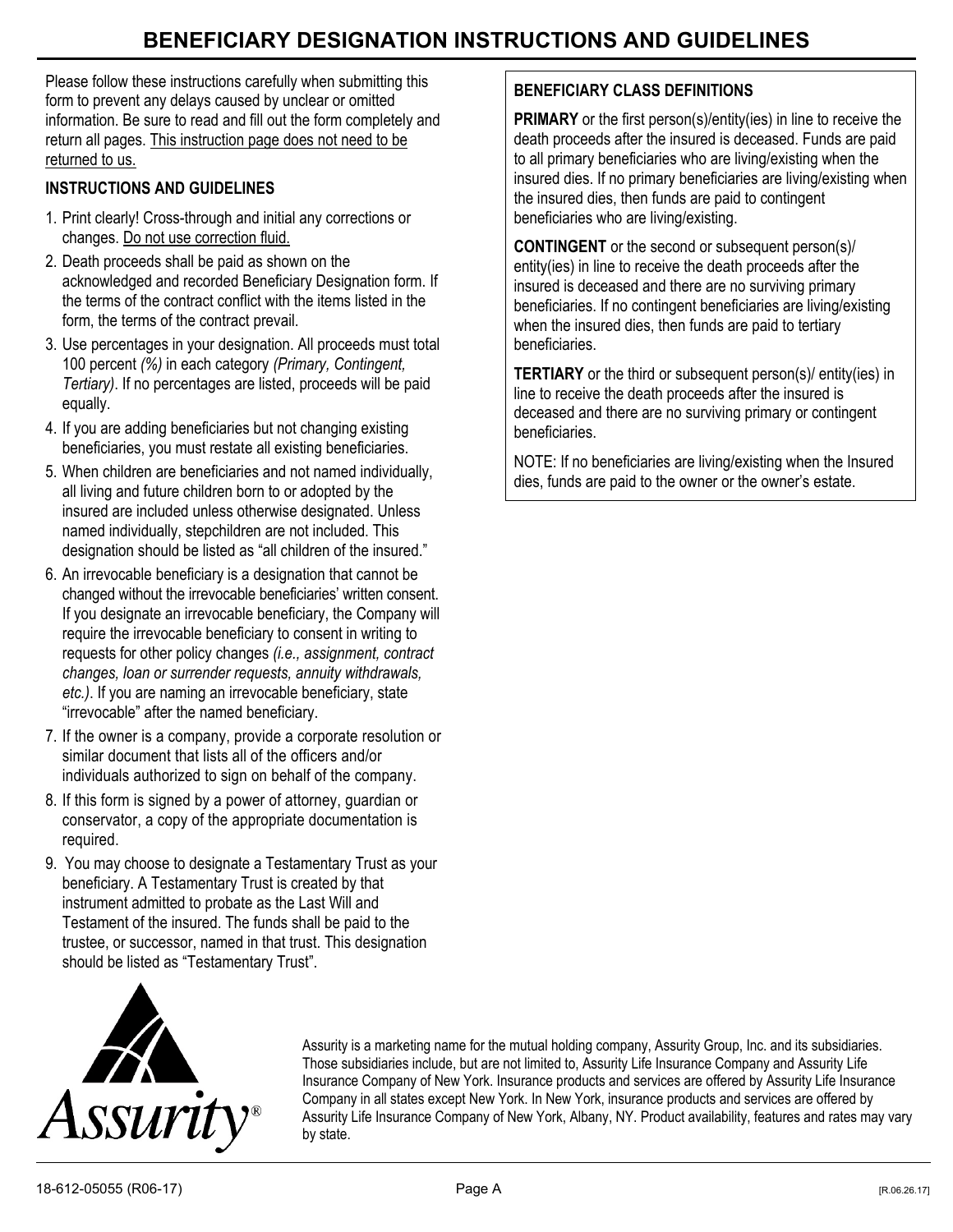

#### **ASSURITY® LIFE INSURANCE COMPANY** (800) 869-0355 • FAX (888) 255-2060 **ASSURITY® LIFE INSURANCE COMPANY OF NEW YORK**  (844) 401-7585 • FAX (888) 255-2060 Administrative Office • Post Office Box 82533, Lincoln, NE 68501-2533

**Beneficiary Designation** 

Insured's Name

*First, Middle, Last* 

Policy/Certificate No.

Owner's Home/Cell Phone ( )  $\sqrt{(x-1)^2}$  ( ) Owner's Email

□ See attached If additional space is needed, check the box to the left and attach a separate page, signed and dated, including the policy/certificate number. Each beneficiary's relationship to the Insured, Social Security number *(SSN)* or Tax Identification number *(TIN)* and/or Date of Birth are REQUIRED.

## **1. Primary Beneficiary(ies)**

| Full Name          |               | <b>Mailing Address</b> | Relationship to Ins. | Date of Birth              | SSN/TIN | Percentage |
|--------------------|---------------|------------------------|----------------------|----------------------------|---------|------------|
|                    |               |                        |                      |                            |         |            |
|                    |               |                        |                      |                            |         |            |
|                    |               |                        |                      |                            |         |            |
|                    |               |                        |                      |                            |         |            |
|                    |               |                        |                      |                            |         |            |
|                    |               |                        |                      |                            |         |            |
|                    |               |                        |                      |                            |         |            |
|                    |               |                        |                      |                            |         |            |
|                    |               |                        |                      |                            |         |            |
|                    |               |                        |                      |                            |         |            |
| Full Name of Trust | Date of Trust | Name of Trustee(s)     |                      | Full Address of Trustee(s) |         |            |
|                    |               |                        |                      |                            |         |            |
|                    |               |                        |                      |                            |         |            |

**TOTAL 100%**

## **2. Contingent Beneficiary(ies)**

| Full Name          |               | <b>Mailing Address</b> | Relationship to Ins. | Date of Birth              | SSN/TIN | Percentage |
|--------------------|---------------|------------------------|----------------------|----------------------------|---------|------------|
|                    |               |                        |                      |                            |         |            |
|                    |               |                        |                      |                            |         |            |
|                    |               |                        |                      |                            |         |            |
|                    |               |                        |                      |                            |         |            |
|                    |               |                        |                      |                            |         |            |
|                    |               |                        |                      |                            |         |            |
|                    |               |                        |                      |                            |         |            |
|                    |               |                        |                      |                            |         |            |
|                    |               |                        |                      |                            |         |            |
|                    |               |                        |                      |                            |         |            |
| Full Name of Trust | Date of Trust | Name of Trustee(s)     |                      | Full Address of Trustee(s) |         |            |
|                    |               |                        |                      |                            |         |            |
|                    |               |                        |                      |                            |         |            |

**TOTAL 100%**